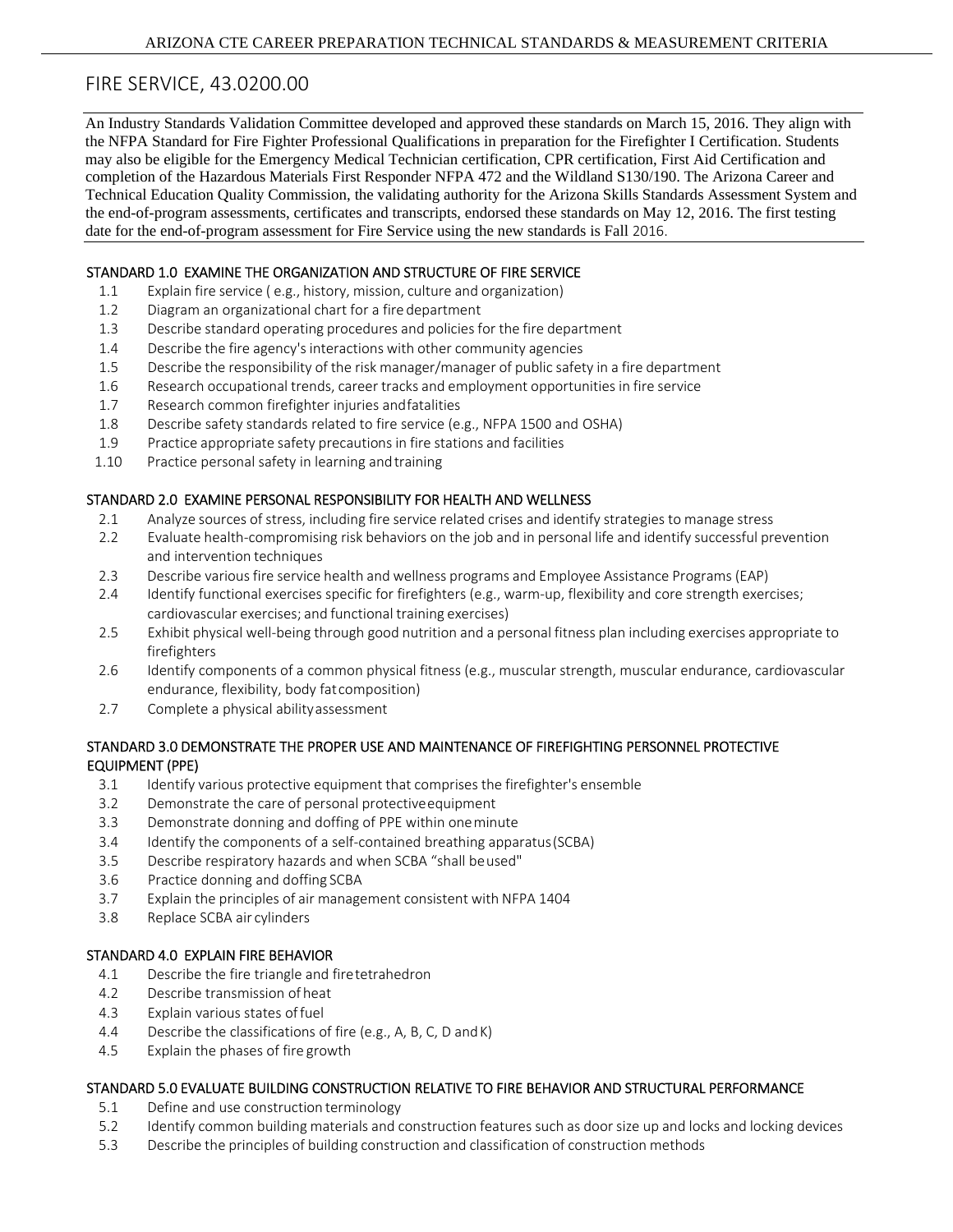# ARIZONA CTE CAREER PREPARATION TECHNICAL STANDARDS & MEASUREMENT CRITERIA

- 5.4 Contrast strengths and weaknesses of different types of construction
- 5.5 Identify dangerous building conditions that can lead to firefighter injury and fatality
- 5.6 Research a firefighter fatality (NIOSH) report where building construction was a factor

# STANDARD 6.0 EXAMINE FIRE SERVICE WATER SUPPLY AND DEMONSTRATE FIRE STREAMS

- 6.1 Describe water supply sources including alternate and rural delivery
- 6.2 Identify types of fire hydrants, markings, locations, use, inspection andmaintenance
- 6.3 Identify fire hose sizes, applications, couplings and general care and maintenance
- 6.4 Recognize and demonstrate various hose loads, pre‐connect hose lines and hose rolls
- 6.5 Demonstrate the operation of hose lines and associated appliances and hose tools
- 6.6 Explain the principles of fire streams (e.g., types, design, operation and nozzle pressure effects and flow capabilities) and the precautions to be followed when advancing hose lines
- 6.7 Demonstrate fire stream tactics (e.g., extinguishing properties of water, steam conversion and friction loss; opening, closing and adjusting nozzle flow and patterns; and indirect, combination and direct fire attack with fire streams)

# STANDARD 7.0 EXAMINE FIRE GROUND FUNCTIONS

- 7.1 Describe observational practices en route and on the scene and strategies and tactics to protect and secure the scene
- 7.2 Describe various forcible entry tools, ladders and use and techniques
- 7.3 Describe conventional forcible entry through doors and windows and to breach walls
- 7.4 Describe salvage basics (e.g., covers and equipment, care and maintenance)
- 7.5 Describe overhaul procedures, including locating hidden fires and fire safety procedures
- 7.6 Explain fire ground search safety guidelines including the use of Rapid Intervention Crews (RIC) and the removal of downed firefighters
- 7.7 Explain procedures for conducting a search in a multi‐story building and search and rescue marking systems
- 7.8 Demonstrate several methods of victimremoval
- 7.9 Describe reasons and considerations for fire ground ventilation
- 7.10 Examine the effects of building systems onfires
- 7.11 Explain vertical, horizontal and forced ventilation

# STANDARD 8.0 EXAMINE INCIDENT COMMAND

- 8.1 Describe a fire department's risk management practices
- 8.2 Describe tactical priorities
- 8.3 Explain the three fire groundstrategies
- 8.4 Discuss fire ground factors
- 8.5 Discuss rescue profiles, IRIC and RIC
- 8.6 Explain resource management and National Incident Management System (NIMS) concepts on the fire scene
- 8.7 Explain alarm roomoperations
- 8.8 Demonstrate proper radioprocedures
- 8.9 Describe documentation and incident reporting for fire and EMS

# STANDARD 9.0 EXAMINE EMS/EXTRICATION MANAGEMENT

- 9.1 Demonstrate the proper use of infection control precautions (BSI/PPE standards and regulations)
- 9.2 Describe common infectiousdiseases
- 9.3 Describe the body systems (e.g., muscular, nervous, cardiovascular, respiratory and digestive)
- 9.4 Describe (obtain) a basic CPRcertification
- 9.5 Describe (obtain) a basic First Aidcertification
- 9.6 Describe emergency power and lightingequipment
- 9.7 Discuss hydraulic, pneumatic and hand extricationtools
- 9.8 Discuss vehicle stabilizationtechniques
- 9.9 Explain disentanglement and patient management procedures

# STANDARD 10.0 PERFORM SPECIAL OPERATIONS

- 10.1 Describe (complete) the Hazardous Materials First Responder course meeting requirements of NFPA 472
- 10.2 Describe (complete) the Wildland S130/190 course orequivalent
- 10.3 Describe types of ropes, uses, construction, care andmaintenance
- 10.4 Demonstrate tying overhand, bowline, hitches and family of eights knots and hoisting tools and equipment